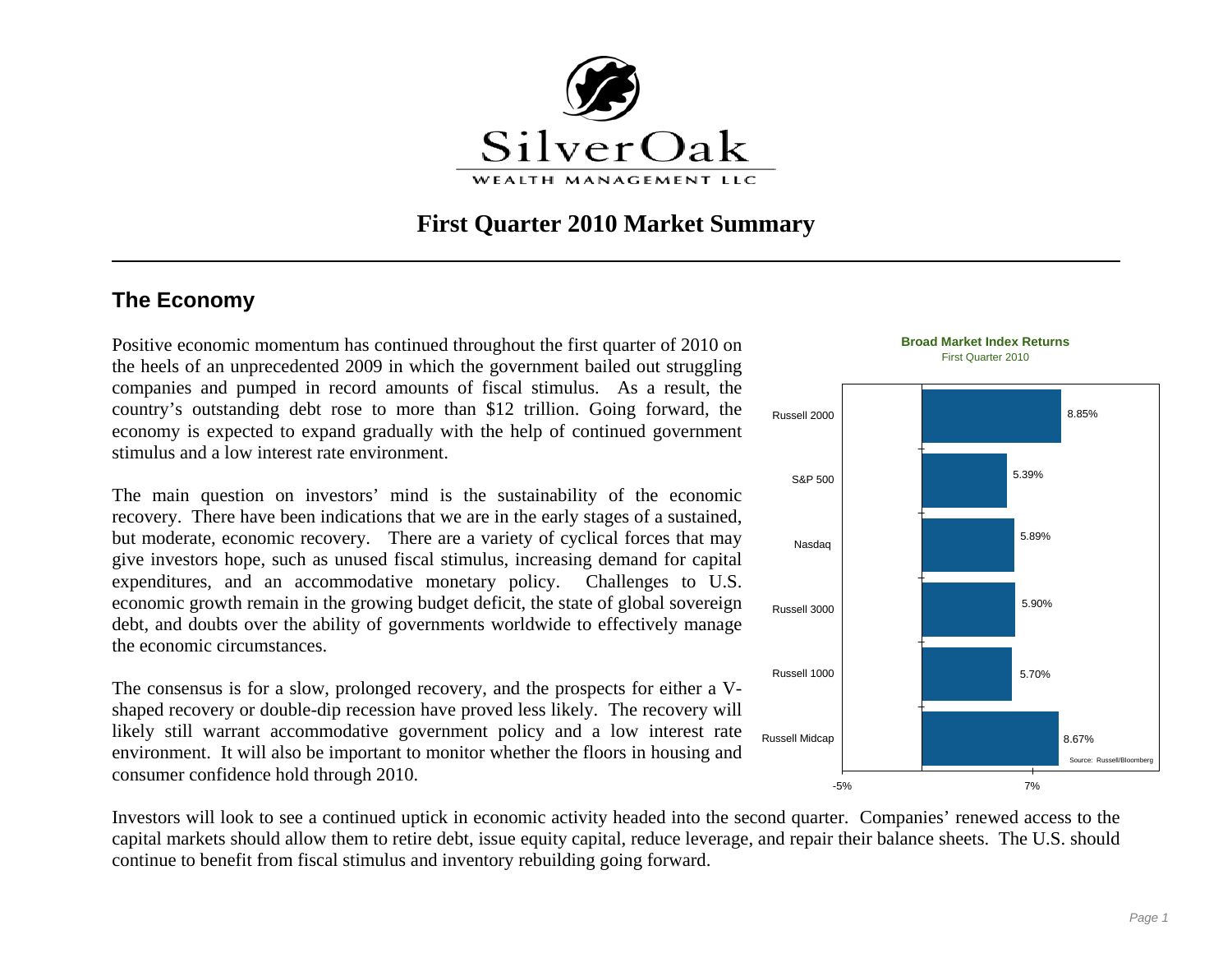# **Highlights**

#### GDP

The economy grew at a rate of 2.2% in the third quarter, and the revised number for fourth quarter GDP was 5.6%, beating expectations for growth of 4.5%. Increases in inventories and final sales were likely the two biggest contributors for a bigger GDP number, which would signal that the economic recovery is gaining strength.

#### LABOR MARKETS

According to the numbers, labor market conditions remain weak. January's non-farm payrolls report showed the economy lost 20,000 jobs. Nevertheless, the unemployment rate actually fell from 10.0% to 9.7%. This was followed by February's employment report indicating a loss of another 36,000 jobs, versus a forecast for a loss of 68,000. The unemployment rate held steady at 9.7%.

According to the March non-farm payrolls report, the U.S. economy added 162,000 jobs in March, signaling the largest job gain in three years. On top of temporary hiring, there was additional strength in the private sector with gains in private services (82,000 jobs), manufacturing (17,000 jobs), and construction (15,000 jobs). Despite these job gains, the unemployment rate remained elevated at 9.7%. Nevertheless, the employment report marks a cyclical turning point, as there is have been significant private sector job gains.

There are indications that the worst of the employment downturn is behind us. Yet, structural changes in the labor market - such as permanent layoffs and weaker-than-expected economic growth - will be catalysts for a slow employment recovery.

The quarter concluded with hints of a cyclical turn in the labor market and U.S. economy. In the last week of March, initial jobless claims declined by 6,000 to 439,000, and layoff announcements (-55% year-over-year) confirmed a continuation of an improving trend.

Despite weak labor market data, there are suggestions that the recovery is gaining traction and sustainability as the earlier policy stimulus and beginning of a private demand recovery have started to create more private sector jobs in the first quarter.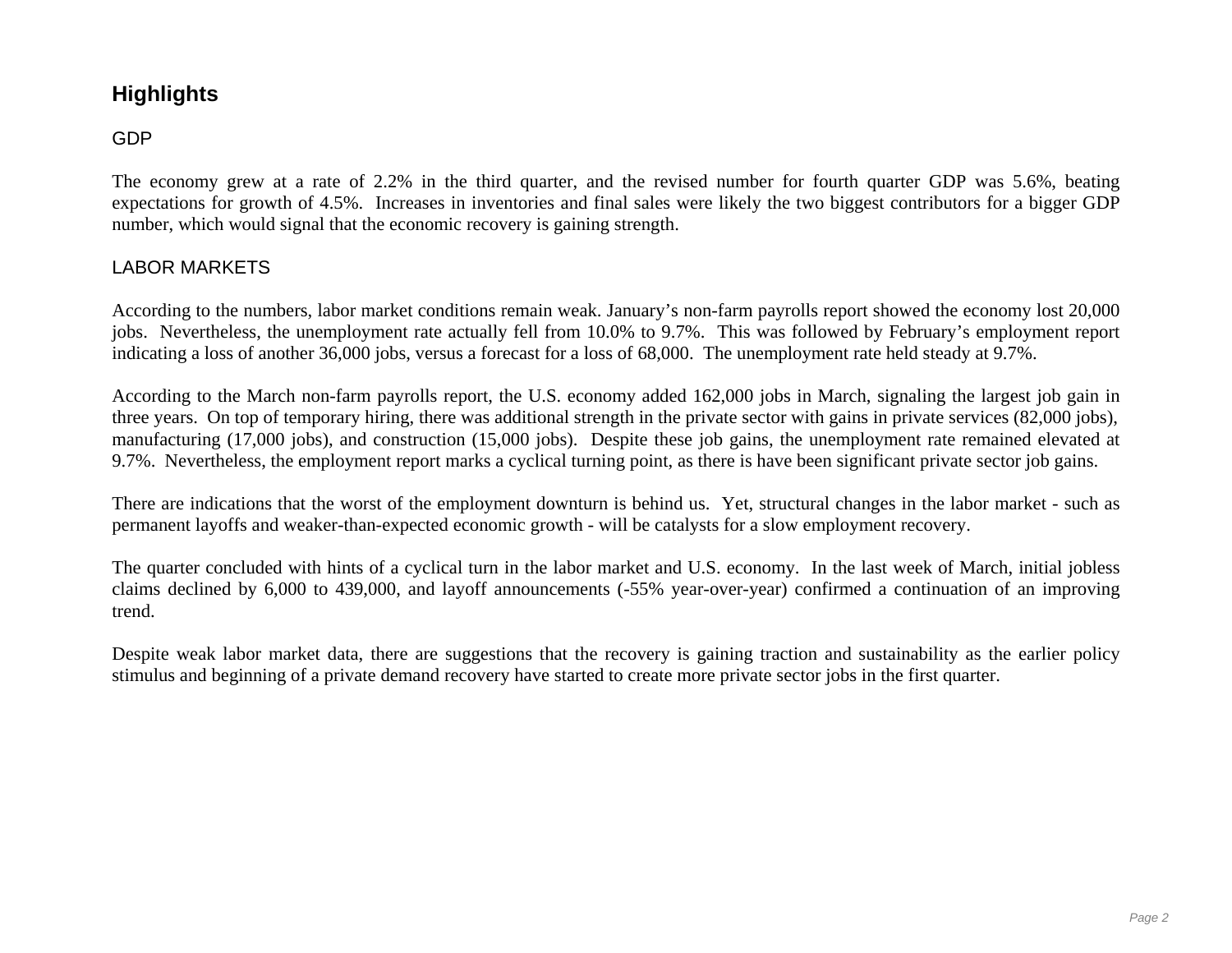#### MANUFACTURING

The Institute for Supply Management (ISM) indices are expected to show improvement throughout 2010. December's ISM index showed growth in the manufacturing sector was accelerating. The index beat expectations for a reading of 54.8, rising from 53.6 in the previous month to 55.9. The pickup in activity was driven by a large gain in new orders. The non-manufacturing ISM index also rose back into expansionary territory with a reading of 50.1 for December. February's number was down slightly (56.5) from 58.4 in January. However, the manufacturing ISM saw a nice improvement in March, rising from 56.5 to 59.6, and placed the index at its highest level since 2004.

The non-manufacturing ISM index also rose further to 55.4 in March, up from 53.0 in February. For both the manufacturing and nonmanufacturing indices, these readings have been above the break-even level of 50 throughout the first quarter. A reading above 50 indicates that businesses experienced month-over-month gains and that the economy is expanding. Both indices indicate a continuing and broadening uptrend in activity.

#### **HOUSING**

Housing data remained volatile throughout the quarter. The National Association of Home Builders (NAHB) index, an overall gauge of the housing market, beat expectations in February, though it still remains very depressed. The index rose from 15 to 17 (out of 100) for January. However, the index fell from 17 in February back to 15 in March, signaling that tough times remain ahead for the housing sector. The index has now regressed back to levels last seen in May of 2009.

January new home sales came in much weaker than expected, having decreased 11.2% versus expectations for an increase of 3.5%. The existing home sales report was similar, registering -7.2% for January.

February's existing home sales reported a 7.0% increase year-over-year, though the supply of existing homes is still at a very high 8.6 months. Sales had plunged after the initial expiration of the first-time homebuyer tax credit last November; now they appear to be gaining support from an extended homebuyer tax credit as well as from low prices, low mortgage rates, and the strengthening economic recovery.

The housing market will continue to suffer from excess supply and record mortgage delinquencies; however, there is hope that the worst of the crisis is behind us. As we move into the next quarter, there continues to be several headwinds to the housing sector, including the removal of home-buying tax credits and rising mortgage rates.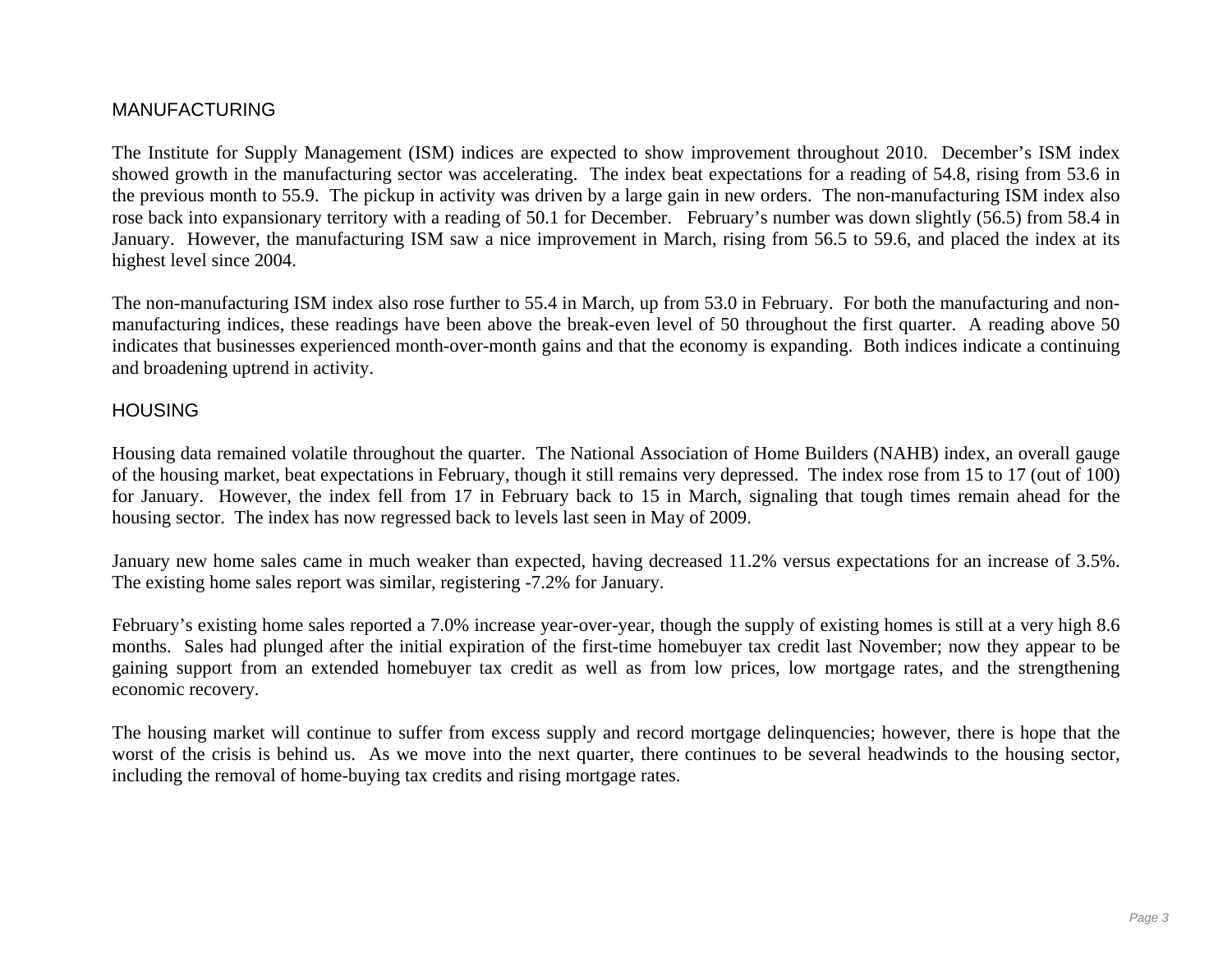#### CONSUMER SPENDING

Though consumption has stabilized somewhat, the consumer continues to face strong headwinds due to high unemployment, tight lending conditions (banks have been buying securities rather than expanding lending), high levels of debt, and reduced wealth effects. Given these circumstances, one would expect to see trends of increased saving and moderated consumption. Nevertheless, despite sluggish personal income growth throughout the quarter, consumer spending has been moderate. Real consumer spending rose +0.3% month-over-month in February and with the rise in vehicle sales to an 11.8 million SAAR (season adjusted annual rate) for March, spending appears to be continuing to improve.

#### TRADE DEFICIT

It was announced in January that the U.S. trade deficit jumped from \$32.9 billion in October to \$36.4 billion in November, primarily driven by higher petroleum imports.

The monthly budget statement for February indicated that the U.S. deficit grew from -\$42.6 billion in January to -\$220.9 billion in February. The primary drivers of the growing deficit were stimulus expenses related to tax credits and small-business subsidies.

#### FED

The Federal Open Market Committee (FOMC) voted to keep the fed funds rate in a range between 0.0% and 0.25% throughout the quarter. In its statement accompanying its decision, the FOMC retained language stating that the rate would likely remain "exceptionally low for an extended period of time."

After the markets closed on February  $18<sup>th</sup>$ , the Fed increased the discount rate by 50 basis points from 0.25% to 0.75%. This increased the spread over the fed funds rate (the rate banks charge each other for overnight loans) to 50 basis points. The central bank said the move was made in response to improving financial market conditions. "The modifications are not expected to lead to tighter financial conditions for households and businesses and do not signal any change in the outlook for the economy or for monetary policy," the Fed said in a statement following the announcement. The move is largely symbolic, because banks do little borrowing at the discount window.

The Fed also shortened the term of some discount window loans and raised the minimum bid in the term auction facilities it uses to supply overnight funds to banks. Those facilities were among the numerous innovations Fed Chairman Ben Bernanke introduced since the onset of the credit crunch in mid-2007 to ensure there was a supply of funding for U.S. banks.

As the recession deepened, the Fed moved to support the housing market by buying more than \$1 trillion of mortgage-related securities. When buying those securities, the Fed credited the selling banks with reserves at the Fed. This large amount of what is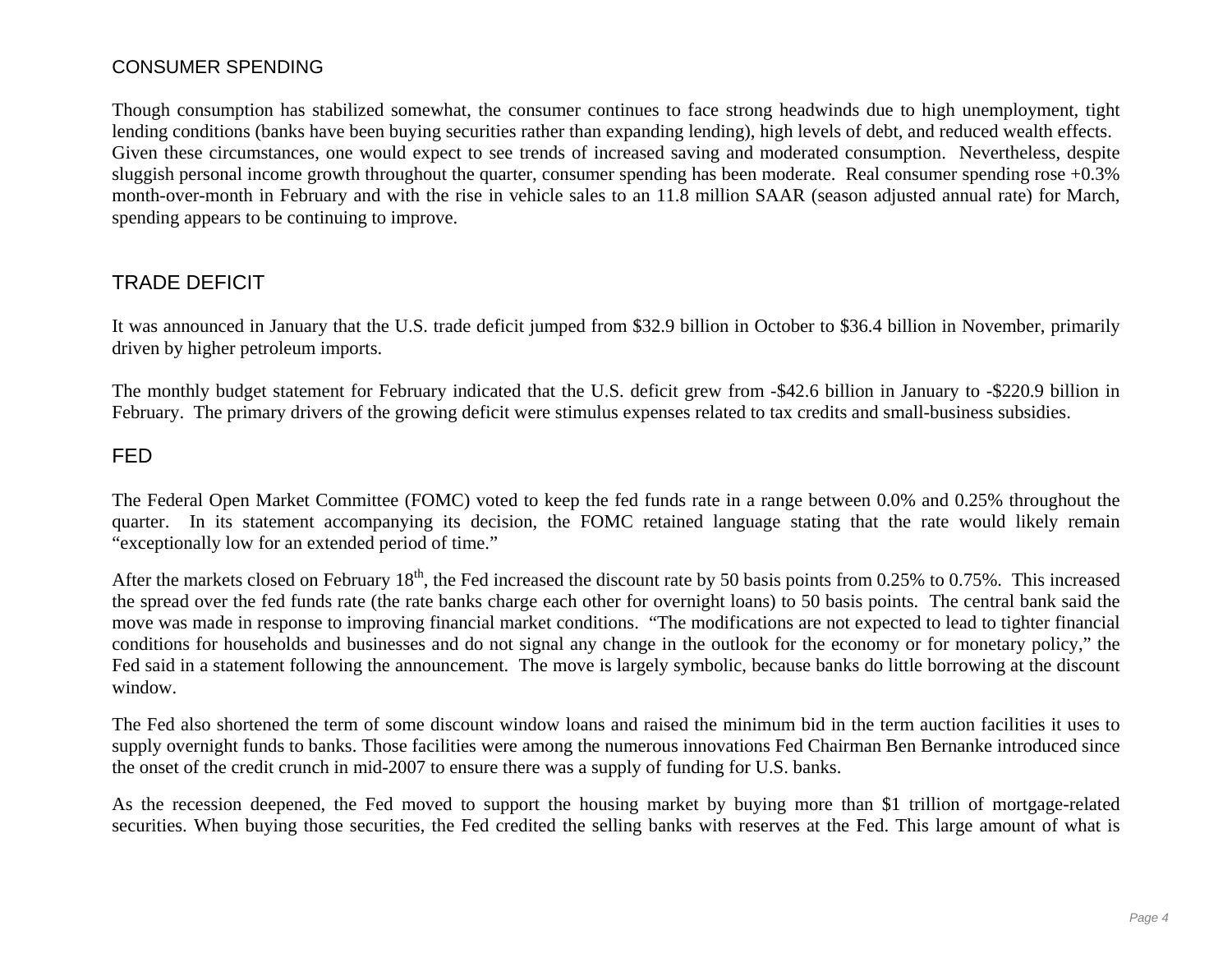known as "excess reserves" has caused some to worry that an improvement in the economy could be met with an inflationary lending upturn from banks.

Investors expect the Fed will continue to support growth in the near term, with the fed funds rate remaining the key monetary policy tool. Monetary stimulus such as record low central bank rates, quantitative easing, and liquidity-based programs aimed at stabilizing the financial system have been unprecedented, and the market will continue to closely scrutinize the Fed's exit strategy during the remainder of 2010.

### Healthcare Bill

President Obama's landmark healthcare bill was signed into law on March 23<sup>rd</sup> after a very contentious process to approve the legislation in Congress. The bill is designed to overhaul the nation's healthcare system and guarantee access to medical insurance for tens of millions who are currently uninsured. The effort to pass the legislation was dramatic and long. Every Republican – and some Democrats - voted against it initially, ensuring that the issue will remain pivotal in the upcoming mid-term elections. Some Republicans are even vowing to attempt to repeal the law.

Logistically, about 32 million of the country's 49 million uninsured (the majority of those left out are undocumented immigrants) would, starting in 2014, be required to purchase insurance. The Congressional Budget Office (CBO), a non-partisan agency, estimates that the new health reforms will cost the country approximately \$940 billion over the next decade. Many of the reforms do not come into place until 2013 or 2014.

While the president and the Democrats who voted for the bill lauded the fact that millions who previously could not afford medical insurance would now be guaranteed coverage, Republicans voiced concerns about the costs of the bill, including the huge expansion of Medicaid, a burden cost of which the states will eventually need to absorb. Even though the legislation has passed, it will continue to be a prominent and divisive issue for some time to come, and the long-term effects on the economy remain to be seen.

#### **Interest Rates**

Within the fixed income markets, the first quarter of 2010 remained relatively uneventful, as the market seemed to be treading water waiting for economic data to provide an indication of what the next secular trend in rates will be. After strong price gains - and attendant yield declines - in January, the bond market generally saw flat movement over the subsequent two months of the quarter. The softening in prices during the quarter can be attributed to an increasingly positive flow of economic data, indicating that perhaps the recovery is sustainable.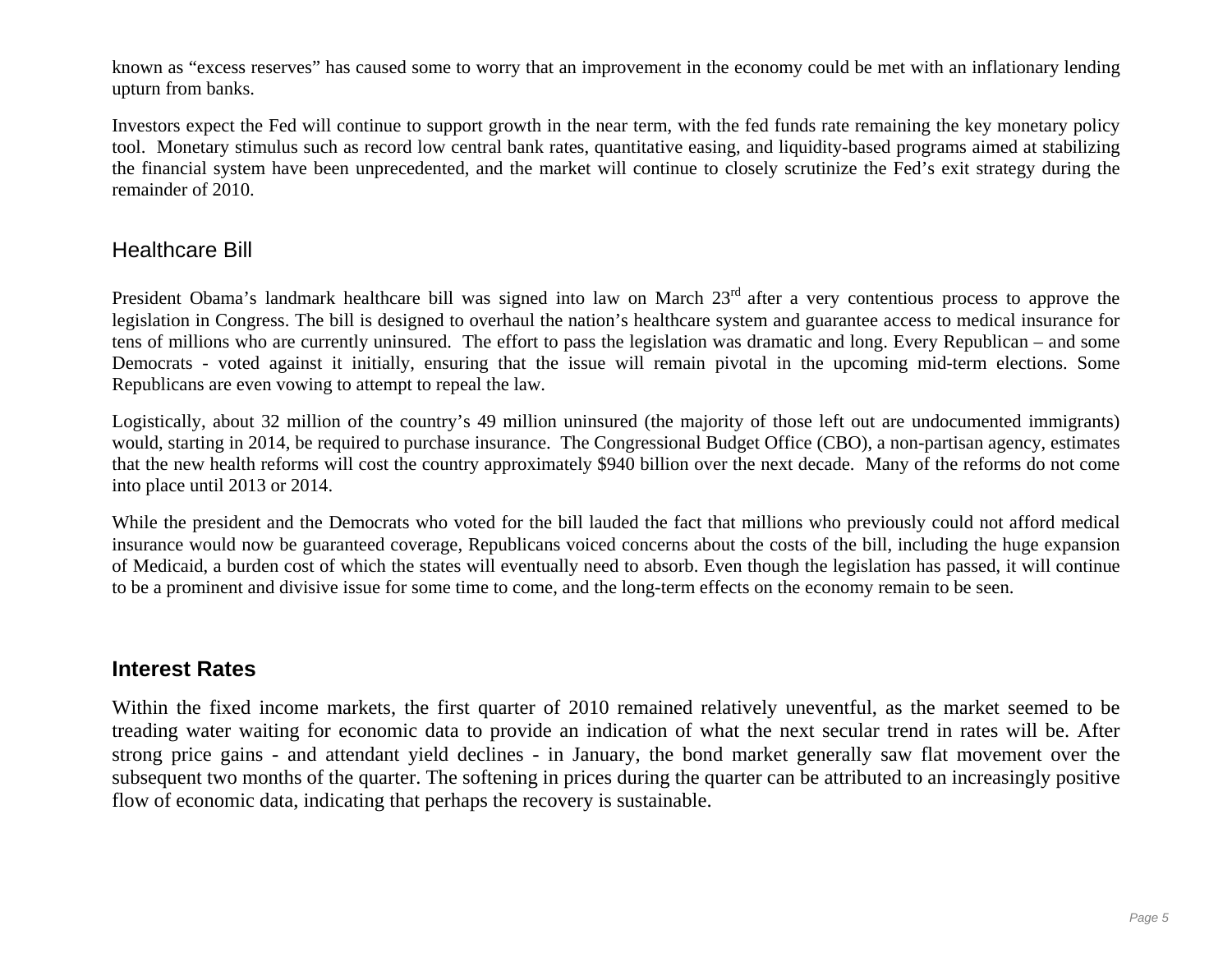On the government side of the ledger, the yield curve remained essentially flat during the quarter, with a slight steepening due to yields declining somewhat more at the short end of the spectrum. The yield on the 2-year U.S. Treasury declined from 1.14% at December 31, 2009 to 1.02% as of March 31, 2010, while the yield on the 10-year Treasury dropped only one basis point, from 3.84% to 3.83% for the quarter. The steepening of the yield curve was more pronounced during the latter part of the quarter, indicating that the market is concerned about the potential for inflation. Supporting this idea is the fact that the yield on the 30-year Treasury, which is most affected by inflation expectations, witnessed a rise in yield during the quarter, from 4.64% to 4.71%. Also weighing on the Treasury market during the quarter was the flood of new issuance, as well as a concern that there is much more supply to come in the years ahead.

The credit area of the fixed income market continued its recent trend of performing better than Treasurys. The yield on the Barclays Capital Corporate Bond index declined from 4.74% on December 31, 2009 to 4.49% on March 31, 2010, due primarily to continued improvements in the underlying economy. The economy's continuing recovery also benefited high

yield issues once again: the Barclays Capital U.S. Corporate High Yield index gained 4.62% in the first quarter, and its yield dropped from 9.20% on December 31, 2009 to 8.66% on March 31, 2010. Many analysts believe that even though credits have enjoyed outstanding performance over the past 12 months, there are potentially some gains yet to be made relative to Treasury obligations.

The municipal bond segment performed in line with the government sector during the quarter. The Barclays Capital Municipal Bond index posted a return of  $+1.25\%$  for the three months ended March 31, 2010, with an ending yield of 3.59%. The municipal market is still somewhat concerned about the prospects of various state governments, and their ability to service debt during uncertain economic times.

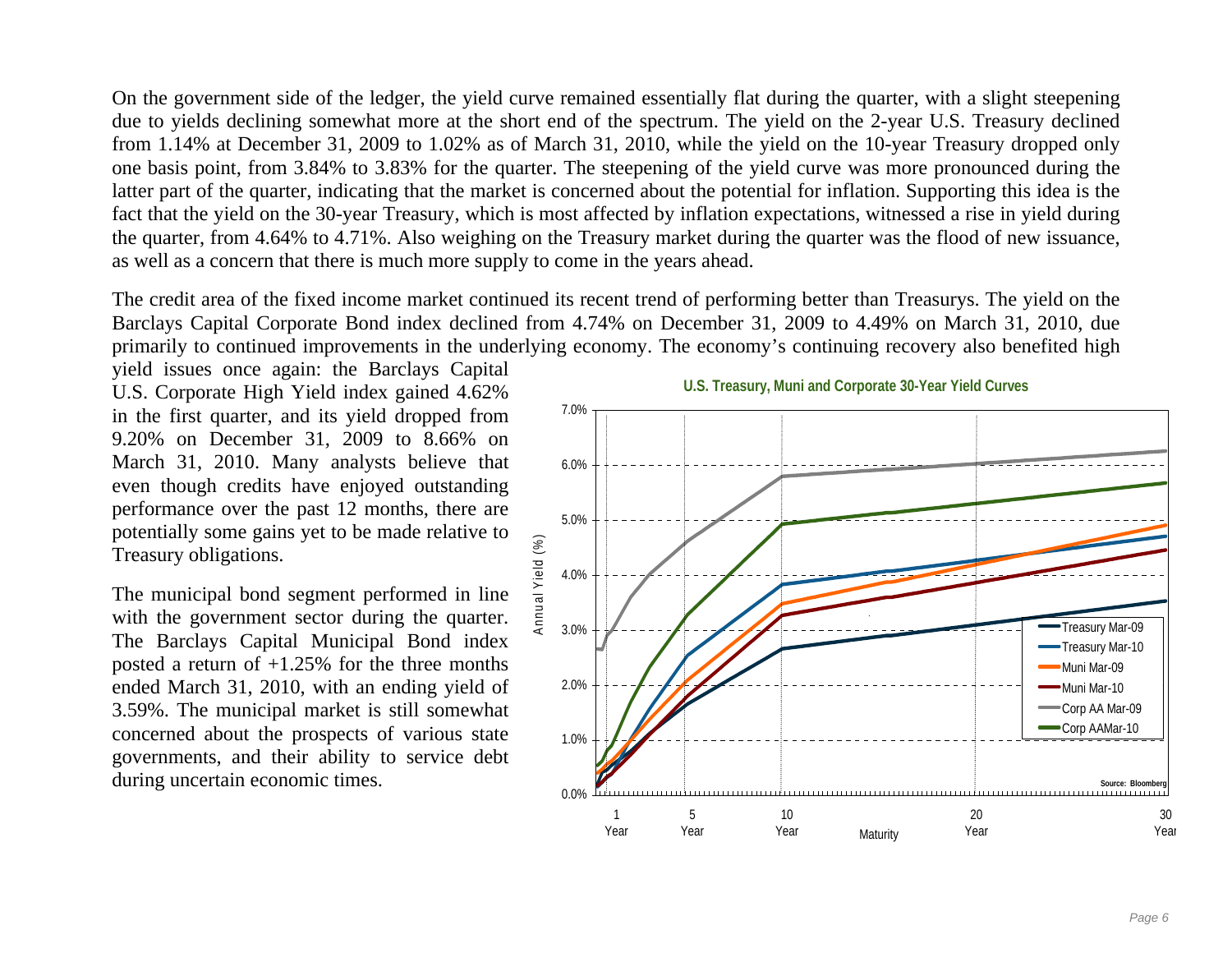

### **Equities**

Equities extended their rally from 2009 into the first quarter of 2010 with positive quarterly gains for both the S&P 500 and the NASDAQ Composite. The S&P 500 finished the month of March with a 6.03% return, bringing the quarterly return to 5.39%. Similarly, the NASDAQ composite finished the quarter with a 5.89% return.

Emerging markets were up slightly as the MSCI Emerging Markets index posted a gain of 2.45% for the quarter. This index is up 81.55% within the last 12-month period. Emerging market indices for Asia, Eastern Europe and Latin America all posted positive returns, with Eastern Europe leading the way with a 6.43% quarterly return. The Emerging Markets Eastern Europe index is up 107.74% within the last year.

#### **U.S. Equity Market Returns by Major Sector**  (Securities in S&P 500, 1st Quarter 2010)